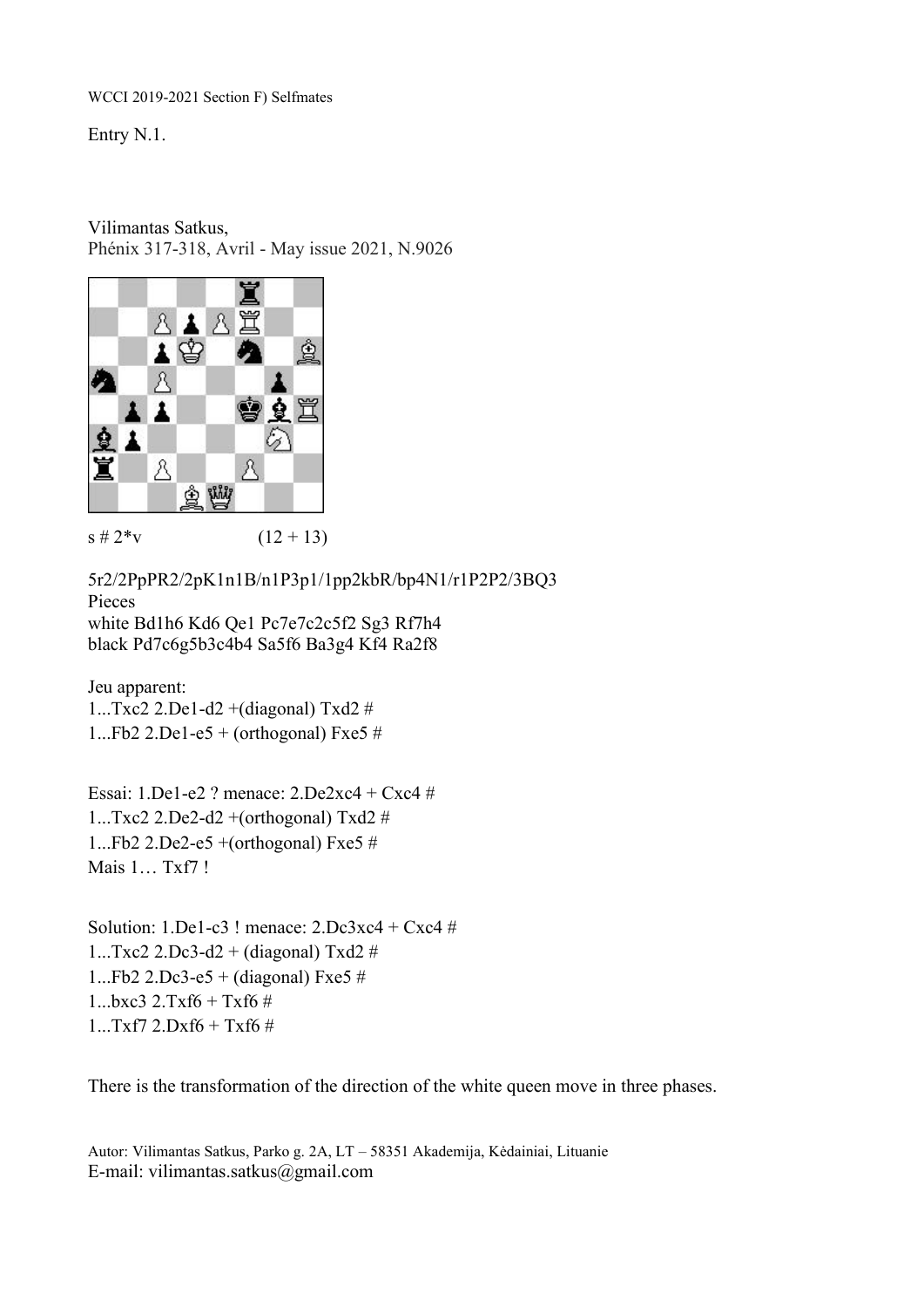Entry N.2.

Vilimantas Satkus, Best Problems n.99, July - issue 2021, N.4600



FEN qb1N4/PrP2R2/1p1Q1n2/1P3k2/2PKp3/2P1P1R1/8/8

Pieces: White Qd6 Pa7e3c7c3c4b5 Kd4 Rf7g3 Sd8 Black Bb8 Kf5 Qa8 Pe4b6 Sf6 Rb7

Gioco Virtuale: 1.Tf8 ? zugzwang.  $1...Txc7$  (c)  $2.Dd7 + Txd7$ #  $1...Axc7$  (b)  $2.Dd6-e5 + Axe5 \#$ ma 1...Txa7 ! (a) 1.Dc6 ? zugzwang.  $1...Txc7$  (c)  $2.Dxe4 + Dxe4 \#$ 1...Txa7 (a)  $2.$ Dxe4 + Dxe4 # ma 1...Axc7 ! (b)

Soluzione: 1.De7 ! zugzwang. 1...Txa7 (a) 2.Dxe4 + Dxe4 #  $1...Axc7$  (b)  $2.De7-e5 + Axe5 \#$  $1...Txc7$  (c)  $2.De7xe4 + Dxe4 \#$  $1...Dxa7/Axa7$  2.Dc5 + bxc5 #

There is a cycle of the black defences.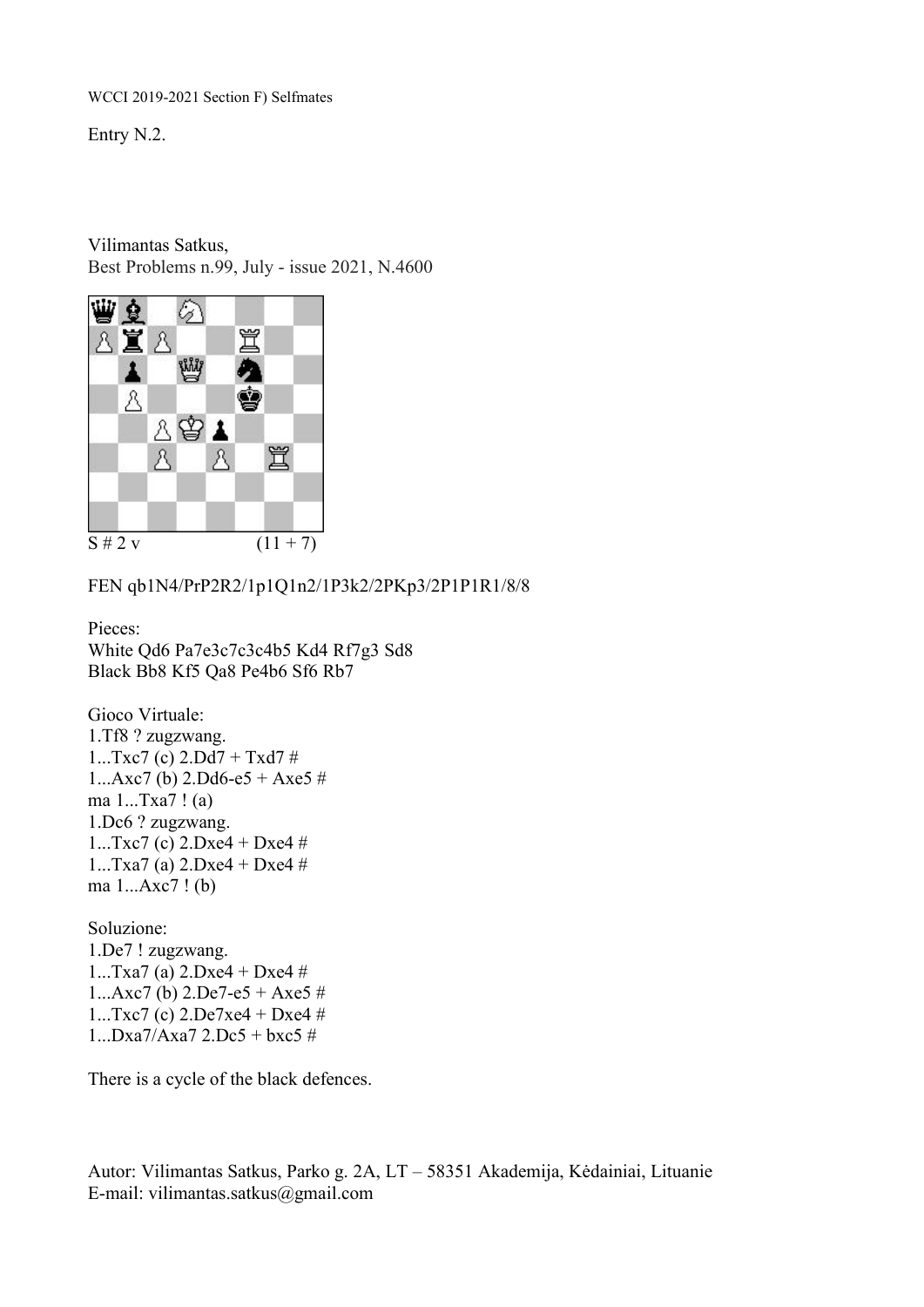Entry N.3.

Vilimantas Satkus, Phénix 306-307, Avril - May issue 2020, N.8731 3° Recommandé



FEN 4R3/2ppb1p1/2pk2P1/5KP1/1PP1Ppr1/3n2r1/5Q1n/2BR4

Pieces: white Qf2 Pb4c4e4g6g5 Kf5 Bc1 Re8d1 black Kd6 Pf4g7c6c7d7 Rg3g4 Be7 Sd3h2

Essai: 1.Dg1/a7? mais 1...c5 !

Solution: 1.Db6! menace:  $2.Fxf4 + Txf4 #$ , 1...Cf3 2.Dd4 + Cxd4  $\#$ , 1...Te3 2.e5 + Txe5  $\#$ , 1...Fxg5/Ff6 2.Te6 + dxe6 #.

Le coup fort 1...ç5! précise la clé de sacrifice de la Dame blanche. Un jeu varié de quatre variantes, menace comprise, avec quatre pièces blanches différentes et quatre pièces noires différentes jouant au second coup. Un fait notable est qu'aucune batterie,blanche ou noire, n'est utilisée.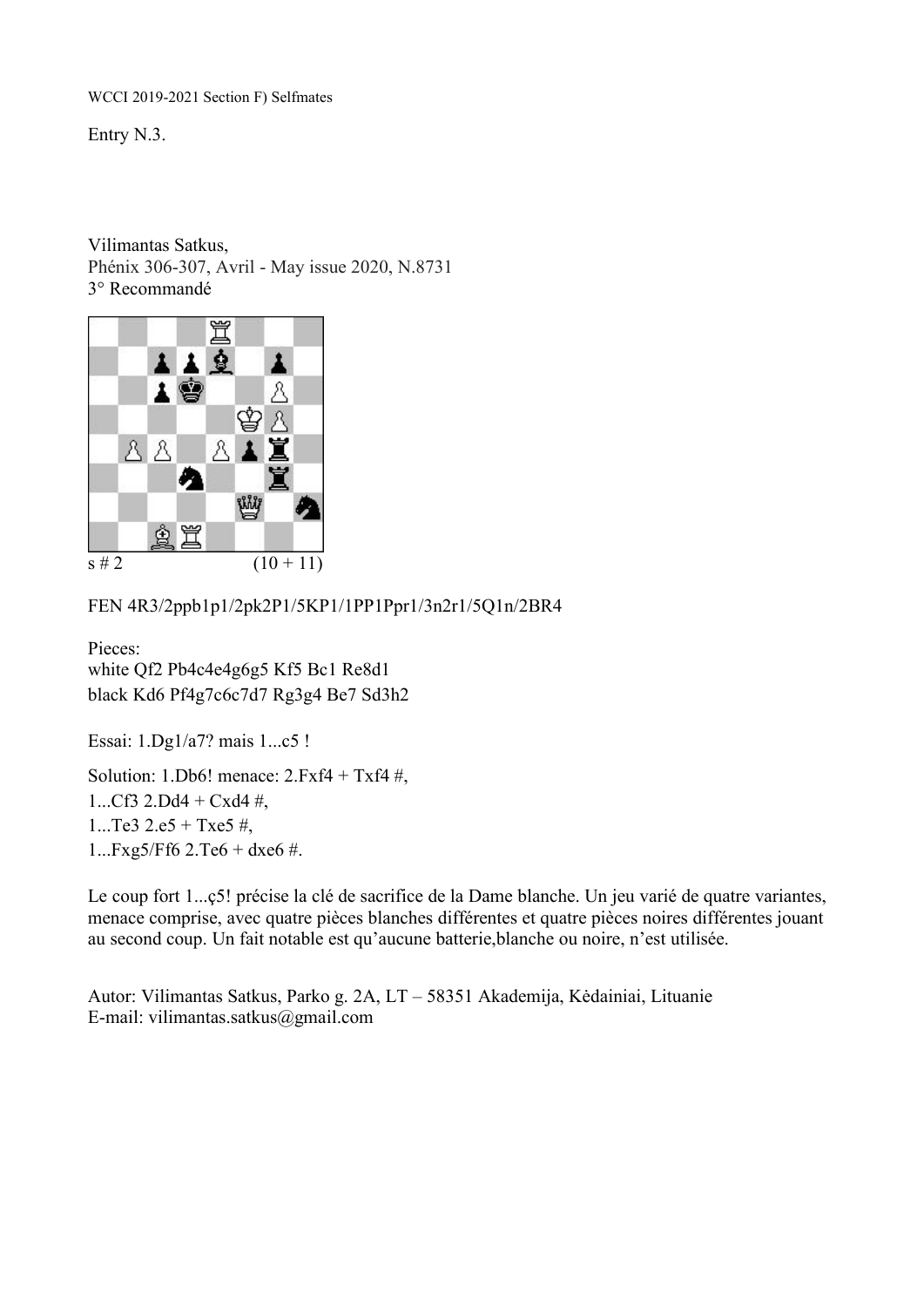Entry N.4.

Vilimantas Satkus, Problemist of Ukraine, 10 - 12 /2020, S439, 3 Commendation



FEN 8/3n4/1p4N1/1P6/3PkNP1/Qp2P1R1/Pp1p2r1/2bK1brB

Pieces: White Sg6 Pb5 Pd4 Sf4 Pg4 Qa3 Pe3 Rg3 Pa2 Kd1 Bh1 Black Sd7 Pb6 Ke4 Pb3 Pb2 Pd2 Rg2 Bc1 Bf1 Rg1

1\*...bxa2 2.Qd3 + Bxd3#

1.Qb4? threat:  $2. d5 + Bc4$ #, 1...Se5 (b)  $2.\text{dxe5} + \text{Be4} \#$ , but  $1...$ bxa $2!(a)$ 

1.d5? threat: 2.Qab4 + Bc4 #, 1...bxa2 (a)  $2.$ Qd $3 +$ Bxd $3 \#$ , 1...Sc5 2.Qb4 + Bc4  $\#$ , but 1...Se5 ! (b)

1.Qa4 ! threat: 2.d5 + Bc4 # 1...bxa2 (a)  $2.Qc2 + Bd3 #$ , 1...Se5 (b)  $2.\text{dxe5} + \text{Be4} \neq$  $1...$ Sc5 2.dxc5 + Bc4 #

Псевдо Домбровскис и три раза меняется функция хода 1...bxa2.<br>Autor: Vilimantas Satkus, Parko g. 2A, LT – 58351 Akademija, Kėdainiai, Lituanie

E-mail: vilimantas.satkus@gmail.com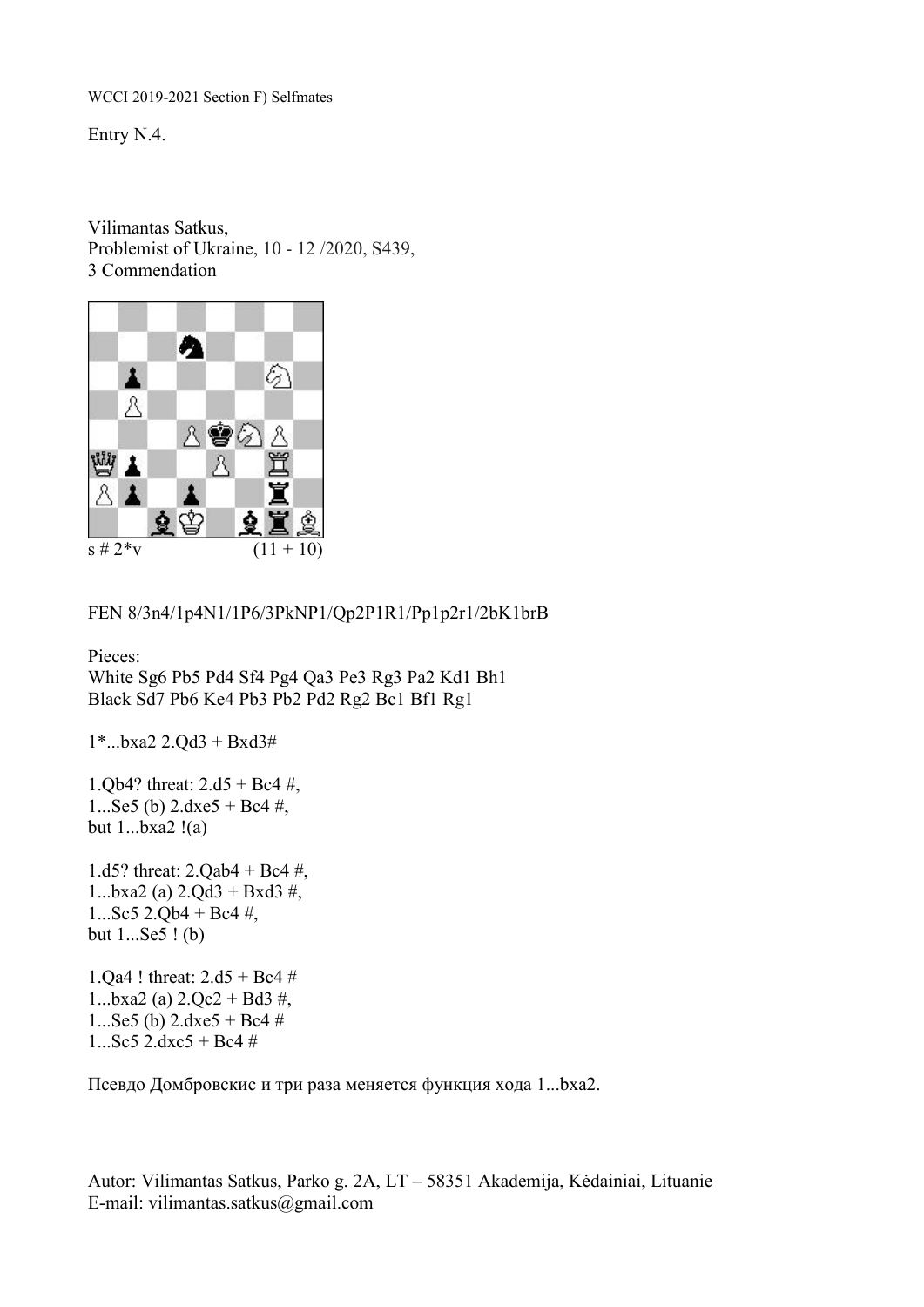Entry N.5.

Vilimantas Satkus, The Problemist, July 2020, S2809



FEN 5B2/1b2nP2/4R2p/Q1qkN1pr/8/1PP2p2/2N1Rp1b/7K

Pieces: White: Bf8 Pf7 Re6 Qa5 Se5 Pb3 Pc3 Sc2 Re2 Kh1, Black: Bb7 Se7 Ph6 Qc5 Kd5 Pg5 Rh5 Pf3 Pf2 Bh2

1.Se5-c4 ?, but 1...fxe2 !(a) 1.Se5-d7, but 1...g4 !(b) The key is the third corection of the white knight move. 1.Se5-d3 ! threat: 2.Re5 + Bxe5 #, 1...fxe2 (a)  $2.c4 + Kxe6 \#$ 1...g4 (b)  $2. Sf4 + Bxf4 \#$  $1...$ Sc6,g6 2.Rd6 + Bxd6 #

White correction and Pseudo Dombrovskis